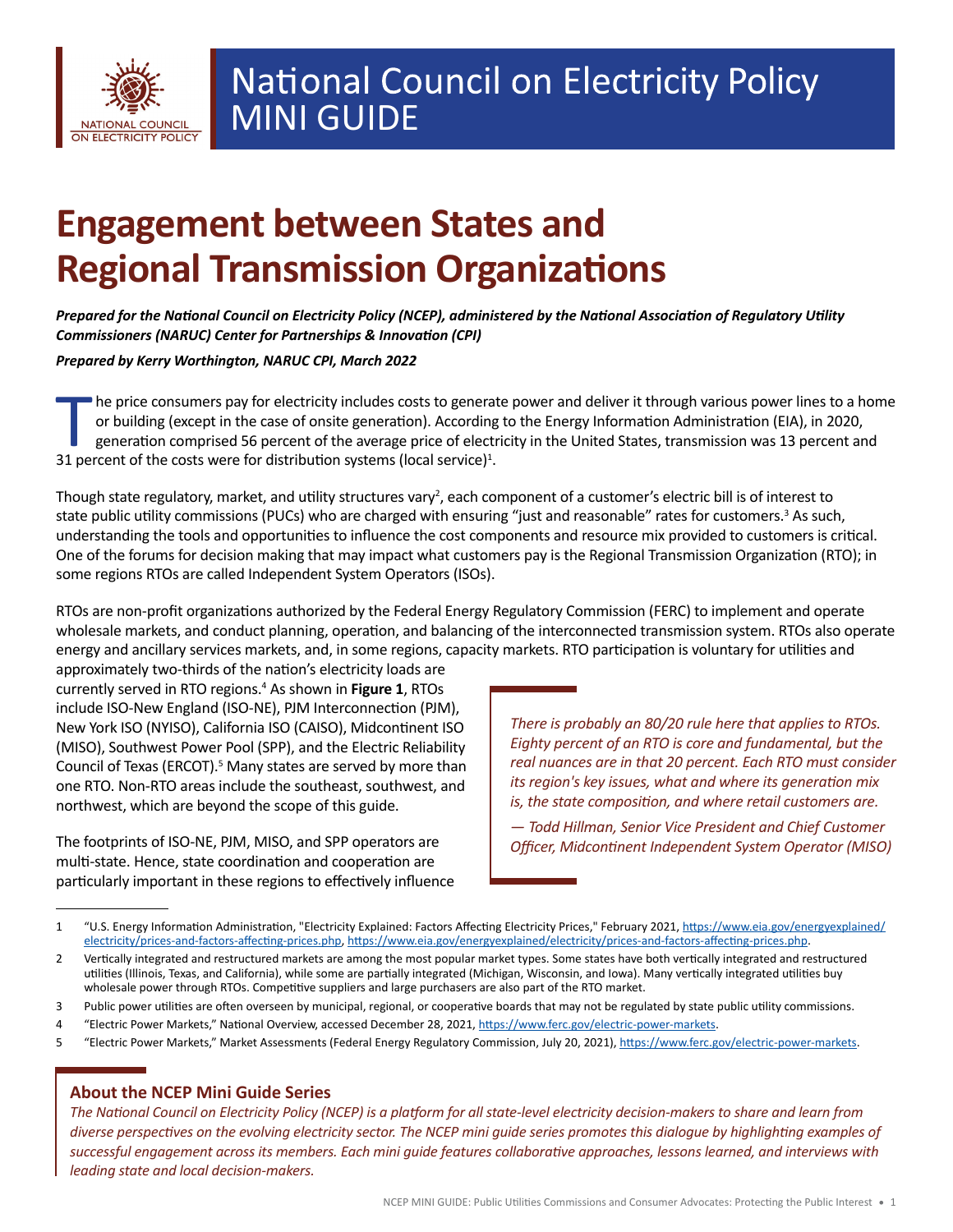the decision making of the RTO. Regional state committees (RSCs) have been formed by states to coordinate and provide policy input to the RTOs on transmission and wholesale market design and operational issues. Representatives to each RTO's RSC include members of the state PUC; in ISO-NE, members also include non-PUC state officials appointed by the state's governor.

This guide describes the relationship between RTOs and RSCs.<sup>6</sup> Specifically, MISO and the Organization of MISO States (OMS), ISO-NE and the New England States Committee on Electricity (NESCOE), SPP and the SPP RSC, and PJM and the Organization of PJM States (OPSI) were examined for this guide (**Table 1**). NARUC conducted interviews with current and former RSC members and current and former RTO executive staff to learn about collaboration among their respective entities.



**Figure 1. Approximately two-thirds of the nation's electricity needs are currently served in RTO regions.**

# **ABOUT RTOs**

services.<sup>8</sup>

RTOs provide similar suites of services, such as system operation, market operation including ancillary services, and planning; however, each RTO reflects the region in which it operates, and the methods used (e.g., long-term contracts, capacity markets) to secure reliable generation. RTOs are also required to provide market monitoring, either internally or with an independent market monitor. Given these extensive responsibilities, RTOs have staff with wide ranging expertise and budgets that vary with their different responsibilities. The activities of the RTOs are reflected in their mission statements:

- ISO-NE states that its three primary roles are grid operation, market administration, and power system planning.<sup>7</sup>
- SPP describes its role as ensuring reliable supplies of power, adequate transmission infrastructure and competitive wholesale prices of electricity. Additionally, SPP's portfolio of services includes reliability coordination, tariff administration, regional scheduling, transmission expansion planning, market operations, balancing authority, training, and contract
- PJM indicates that it operates a competitive wholesale electricity market and a long-term regional planning process.<sup>9</sup>
- MISO considers its role to manage the power grid, administer the buying and selling of electricity, and partnering with members and stakeholders to plan the grid of the future.10

**Members:** The structure of the RTO varies from region to region. RTO membership (sometimes referred to as stakeholders,<sup>11</sup> participants, market participants, or sectors) can comprise transmission owners, generators,

| <b>RTO</b>                           | <b>RSC</b>                                                        | <b>Jurisdictions served</b>                              |
|--------------------------------------|-------------------------------------------------------------------|----------------------------------------------------------|
| <b>ISO New England</b><br>$(ISO-NE)$ | <b>New England States</b><br>Committee on<br>Electricity (NESCOE) | 6 US States                                              |
| Southwest Power<br>Pool (SPP)        | <b>SPP RSC</b>                                                    | 14 US States                                             |
| <b>PIM</b><br>Interconnection        | Organization of<br><b>PJM States</b>                              | 13 US States and the<br>District of Columbia             |
| Midcontinent<br>ISO (MISO)           | Organization of<br>MISO States (OMS)                              | 15 US States and the<br>Canadian province<br>of Manitoba |

#### **Table 1. Four RTOs and RSCs Featured in this Guide**

<sup>6</sup> States have other mechanisms for influencing the RTOs including RTO membership organizations, organizations of PUC commissioners, governor's organizations, consumer advocate organizations, and individually as state PUCs, consumer advocates, and attorneys general.

<sup>7</sup> ISO New England, "Our Three Critical Roles," accessed December 28, 2021,<https://www.iso-ne.com/about/what-we-do/three-roles/>.

<sup>8</sup> Southwest Power Pool, "About Us," accessed December 28, 2021, [https://www.spp.org/about-us/.](https://www.spp.org/about-us/)

<sup>9</sup> PJM, "Who We Are," accessed December 28, 2021,<https://www.pjm.com/about-pjm/who-we-are.aspx>.

<sup>10</sup> MISO, "Operating the Power Grid, Managing the Energy Markets, Planning the Future Grid," About MISO, accessed December 28, 2021, [https://www.misoenergy.org/about/.](https://www.misoenergy.org/about/)

<sup>11</sup> In ISO-NE, there are not "members" – "membership" is referenced in relation to the New England Power Pool; this is explained in "Governance Structure and Practices in FERC-Jurisdictional ISO/RTOs' NESCOE, p. 33, February 2021, [https://yq5v214uei4489eww27gbgsu-wpengine.netdna-ssl.com/wp-content/](https://yq5v214uei4489eww27gbgsu-wpengine.netdna-ssl.com/wp-content/uploads/2021/02/ISO-RTOGovernanceStructureandPractices_19Feb2021.pdf) [uploads/2021/02/ISO-RTOGovernanceStructureandPractices\\_19Feb2021.pdf.](https://yq5v214uei4489eww27gbgsu-wpengine.netdna-ssl.com/wp-content/uploads/2021/02/ISO-RTOGovernanceStructureandPractices_19Feb2021.pdf)

<sup>2</sup> • NCEP MINI GUIDE: Engagement between States and Regional Transmission Organizations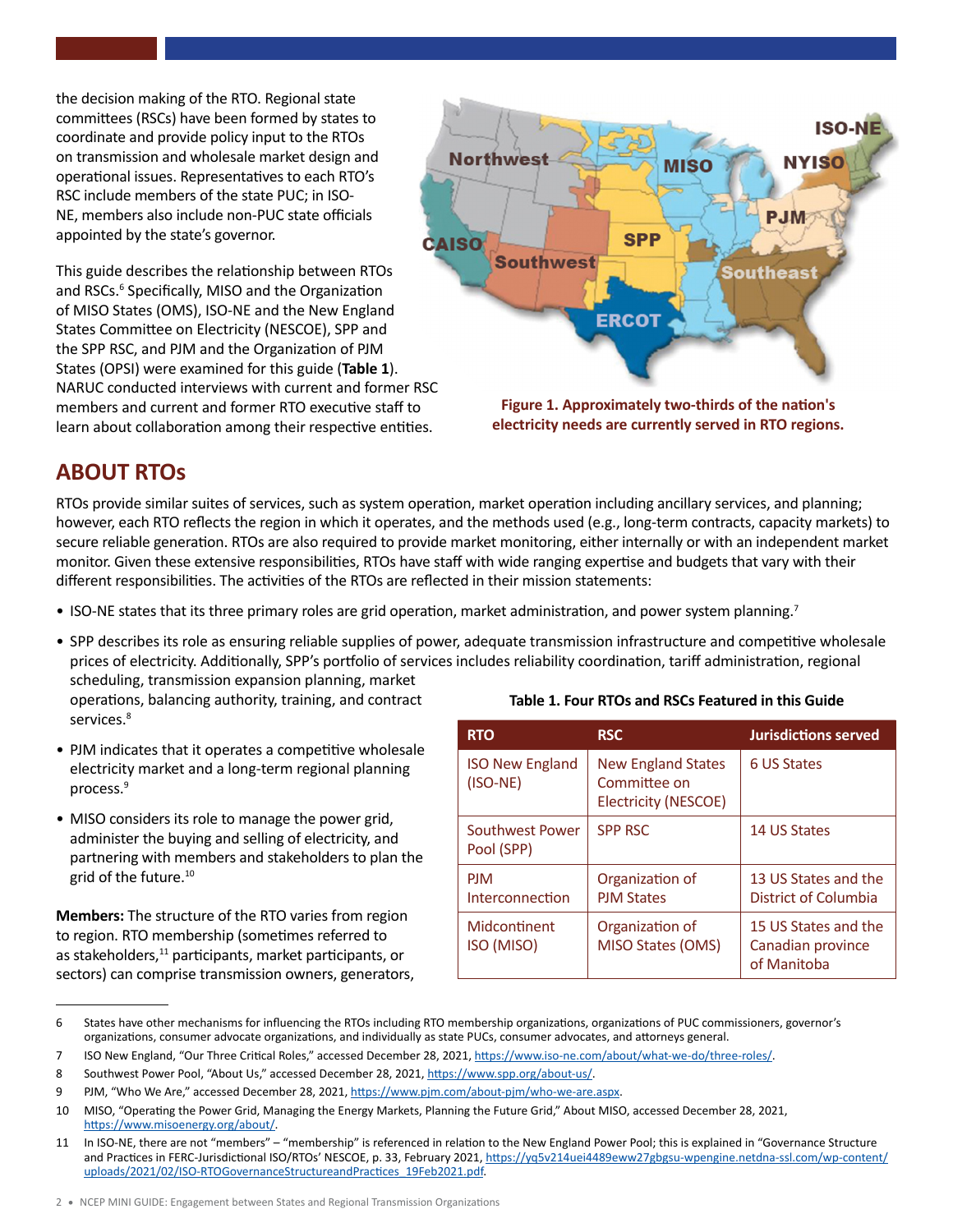retail suppliers, distribution companies (including cooperatives, municipally owned utilities, and consumer-owned utilities), marketers, and end users.

*Some RTOs act as the regional reliability organization; in other regions a different organization has that job. In either case, the RTO plans for grid reliability and reports on reliability metrics to organizations like FERC, the North American Electric Reliability Corporation (NERC), and regional NERC groups, while load-serving utilities report reliability metrics to their state regulators. RTOs also have market monitors that evaluate the RTO markets and provide reports to FERC that states access.*

*— William H. "Bill" Smith, former OMS Executive Director*

Some regions distinguish voting members from non-voting members. For example, PJM has 1,045 members, of which 491 are voting members, as of December 27, 2021.<sup>12</sup> In many regions, RTO members participate in committees, even if they are not voting members. Technical committees exist to meet needs such as transmission planning, integrated planning, interconnection, market, seams, subregional groups, dispute resolution, distributed energy resources, participants, customers, reliability, and security.

*OPSI is not a member of the PJM Interconnection, so we participate in the stakeholder process, but not as voting members. That decision is intentional, and it is to preserve some litigation rights later in the process if FERC is involved. OPSI members vote on the comments submitted to PJM/FERC. In OPSI's comments, there is typically a vote breakdown in the footnotes that will note which commissions were in favor, which opposed, and which abstained. OPSI members vote on other matters such as budgets, personnel items, and other organizational matters.* 

*– David Ober, Commissioner at the Indiana Utility Regulatory Commission*

**Stakeholders:** In some regions, the RTO committee process is also considered the stakeholder process and is often the opportunity for states to voice how the RTO's actions will impact its constituents/customers, state laws and policies, and other priority considerations. The RTO invites stakeholders to participate in committee meetings, sometimes through sectors. RTO foundational documents generally outline the committee process; not all stakeholders are or can be voting members, depending on the region and states' preference. SPP's stakeholder process is a prioritization process where SPP posts quarterly updates and proposals on which stakeholders' comment.<sup>13</sup>

In most cases, an RTO stakeholder is anyone affected by the RTO and may be similar to stakeholders of state utility commission proceedings. Although they may not all participate in formal stakeholder processes, other RTO stakeholders<sup>14</sup> include NERC, regional reliability entities (SERC, Reliability First, and Midwest Reliability Organization), the RTO's market monitor, other RTOs, non-RTO utilities, special interest groups, regional and national associations, and the public. Many RTOs strive to be an information source for their stakeholders and thus have a dedicated website with training modules for stakeholders (and operators and the public).

In PJM, the market monitor was once a department of PJM but has been independent since 2008, as a result of a settlement *that modified the relationship between the monitor and the RTO, and the monitor and the state and federal regulators. The settlement process was lengthy and OPSI played a critical role in FERC establishing an independent market monitor in PJM.<sup>15</sup>*

*— Joe Bowring, Monitoring Analytics*

# **ABOUT RSCs**

An RSC is an organization convened by a group of states for the purpose of interacting together with RTOs and the RTO regulator, FERC, with a unified voice as appropriate. RSCs seek to influence the priorities of RTOs with a collective states' perspective, guided by the public interest. Some RTOs include general descriptions of its RCS in tariffs and governing documents filed with

13 Southwest Power Pool, "Stakeholder Prioritization Process," accessed December 29, 2021,<https://www.spp.org/stakeholder-center/stakeholder-prioritization/>

14 FERC, being the RTO regulator, is not listed as a stakeholder for the purposes of this document. Other RTOs may be considered as part of an RTO strategy but also are not considered a stakeholder for the purposes of this document.

15 <http://www.monitoringanalytics.com/company/Orders/20080321-el07-56-000.pdf>

<sup>12</sup> PJM, "Member List," last accessed December 28, 2021, <https://www.pjm.com/about-pjm/member-services/member-list.aspx>. In PJM, in the case that an individual company has multiple subsidiaries, the holding company may be a voting member, but the subsidiaries may only participate in lower-level committees and may not participate in the sector weighted voting process.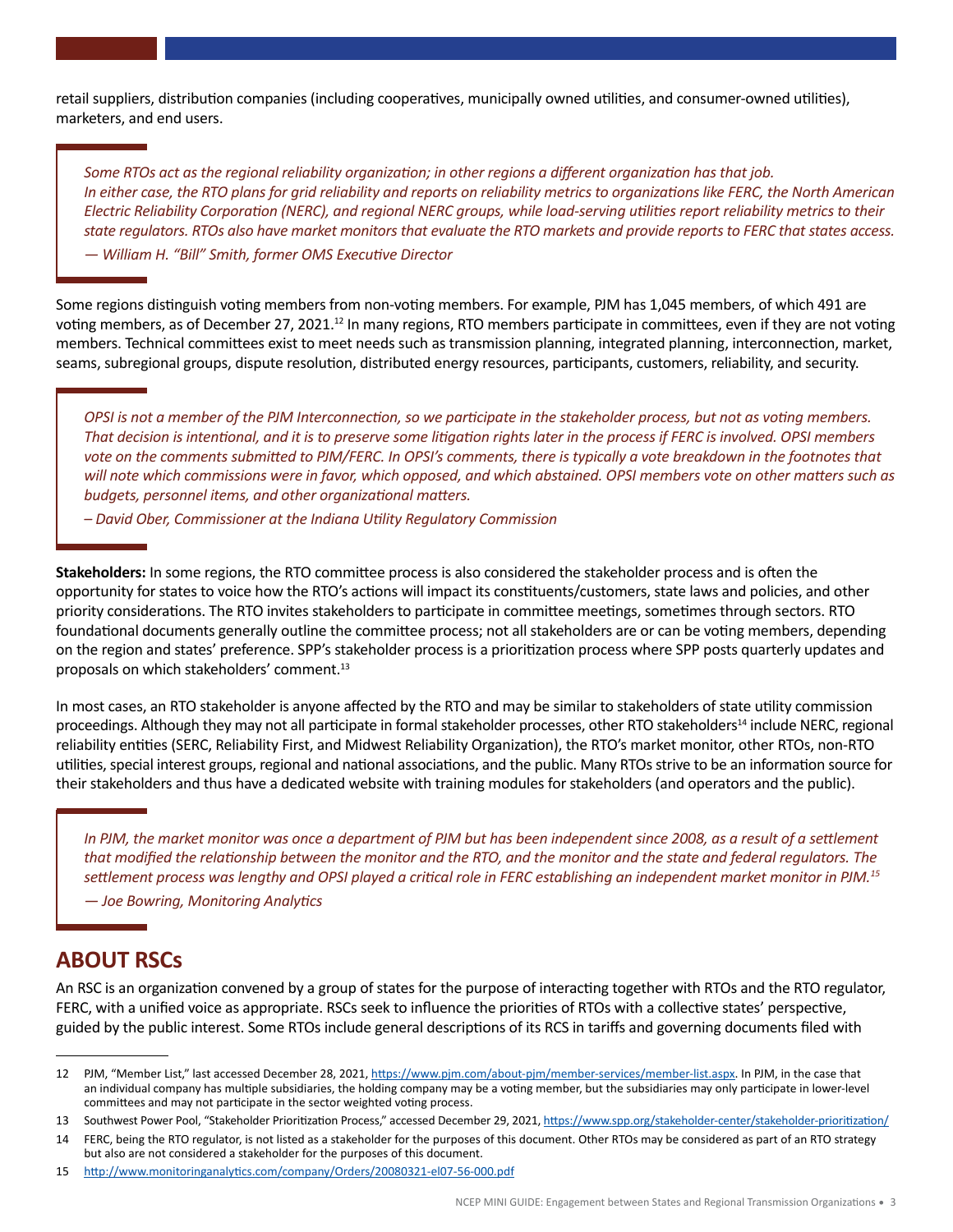FERC, clarifying the role for FERC and market participants.<sup>16</sup> RSC budgets often originate from RTOs (and sometimes require FERC confirmation). For example, the OPSI and the Consumer Advocates for PJM States (CAPS) budgets are sourced from a PJM tariff.

One challenge for RTOs and RSCs in regionally pooling power is navigating multiple states' policies; hence, many RSCs were grown in tandem with RTOs and often grew out of existing public utility commission regional entities. Some RTOs, such as PJM, had a state regulatory sector on its original advisory committee, which pre-dated the RSC.

Many interviewees noted that, while forming the RSCs, there was a lengthy process to establish how much authority the RSC would have, how much authority each state should have relative to each other, if the RSC should expand beyond PUC Commissioners, how the group will make decisions, how to handle the imbalance in priority of restructured states and vertically integrated states, and individual state needs, such as transmission buildout. At the time, there were few resources to guide forming RTOs and RSCs.

The SPP filed three times before being recognized by the FERC as an RTO. In its third attempt, it had a favorable recommendation from the states that was conditioned upon an outline of authorities of the RSC, which reflected guidance in FERC Notice of Proposed Rulemaking in Docket No. RM01-12-000, including a definition of a Regional State Advisory Committee (RSAC).17 OMS, which formed just before the SPP RSC, but after MISO had become an RTO, did not initially seek the same level of authority. Instead, OMS set up a committee structure that is reflective of MISO's committees to be able to provide feedback to MISO and comment at FERC. Much of OMS's organizational process is captured in William H. Smith's "Formation and Nurture of a Regional State Committee."18

The level of formal participation of the RSCs in RTOs varies: In MISO, the state regulatory sector (and consumer advocate sector) are voting members of the RTO advisory committee process (however, only owner-members vote for Board members).<sup>19</sup> In PJM, the RSC is not a voting member, and the RSC perspective is considered through the stakeholder process; however, the stateappointed consumer advocate office in each of the fourteen jurisdictions throughout the region are voting members in the PJM process.<sup>20</sup>. In SPP the RSC is not a voting member but has substantial authority to set certain policies (subject to FERC approval) such as the cost allocation methodology used for transmission expansion.

Of the four RSCs reviewed in this guide, the members of three RSCs — OPSI, OMS, and SPP — comprise PUCs with PUC commissioners as board members.21 In New England, the NESCOE 'Managers' (its Board of Directors) are comprised of governors' appointees, who are typically state energy officials or PUC commissioners.

In some instances, such as ISO-NE and PJM, the RTO is not legally required to support an RSC position or proposal. NEPOOL collaborates with ISO-NE in managing the regional stakeholder process and has over five hundred members, of which 275 are voting members.22 NESCOE may submit proposals and amendments in the NEPOOL process for consideration and a stakeholder "vote." ISO-NE makes the ultimate determination regarding whether to file a given proposal with FERC, including those that NESCOE sponsored. NESCOE may also support or oppose ISO-NE or stakeholder proposals in the NEPOOL process and, ultimately, at FERC.<sup>23</sup> In addition to stakeholder input within NEPOOL, ISO-NE administers the Planning Advisory Committee<sup>24</sup> and Consumer Liaison group.<sup>25</sup>

<sup>16</sup> Some RSCs were established after the RTO's governing document was filed with FERC and therefore may not appear in tariffs or governing documents filed with FERC.

<sup>17 &</sup>quot;Detailed Summary of FERC's Standard Market Design NOPR," FindLaw, July 12, 2017, [https://corporate.findlaw.com/litigation-disputes/detailed-summary](https://corporate.findlaw.com/litigation-disputes/detailed-summary-of-ferc-s-standard-market-design-nopr.html)[of-ferc-s-standard-market-design-nopr.html.](https://corporate.findlaw.com/litigation-disputes/detailed-summary-of-ferc-s-standard-market-design-nopr.html)

<sup>18</sup> William H. Smith Jr., "Formation and Nurture of a Regional State Committee,"<https://www.eba-net.org/assets/1/6/11-185-205.pdf>.

<sup>19</sup> The number of seats that the sectors hold varies. For example, the state regulatory sector has four seats; the transmission owners have four seats; and other sectors have less than that.

<sup>20</sup> CAPS has 16 members from 13 states and the District of Columbia; two states, North Carolina and Illinois have two members in CAPS, but only one member per state in PJM. CAPS as an organization is not a member of PJM; however, the consumer advocates can direct the executive director to vote as their proxy on their behalf.

<sup>21</sup> In OPSI, for example, each commission in the region has one designated board member, four of which are officers (President, Vice President, Treasurer, and Secretary). "Home," Organization of PJM States, accessed December 29, 2021,<https://opsi.us/>.

<sup>22</sup> New England Power Pool, "About NEPOOL," accessed December 28, 2021, [https://nepool.com/about-nepool/.](https://nepool.com/about-nepool/)

<sup>23</sup> New England States Committee on Electricity, "NESCOE'S Focus," Our Work, September 8, 2015, <https://nescoe.com/our-work/>.

<sup>24</sup> ISO New England, "Planning Advisory Committee," accessed December 29, 2021,<https://www.iso-ne.com/committees/planning/planning-advisory>.

<sup>25</sup> New England States Committee, "Governance Structure and Practices in the FERC Jurisdictional ISOS/RTOS," NESCOE Resources, February 19, 2021, <https://nescoe.com/resource-center/isorto-governance-feb2021/>.

<sup>4</sup> • NCEP MINI GUIDE: Engagement between States and Regional Transmission Organizations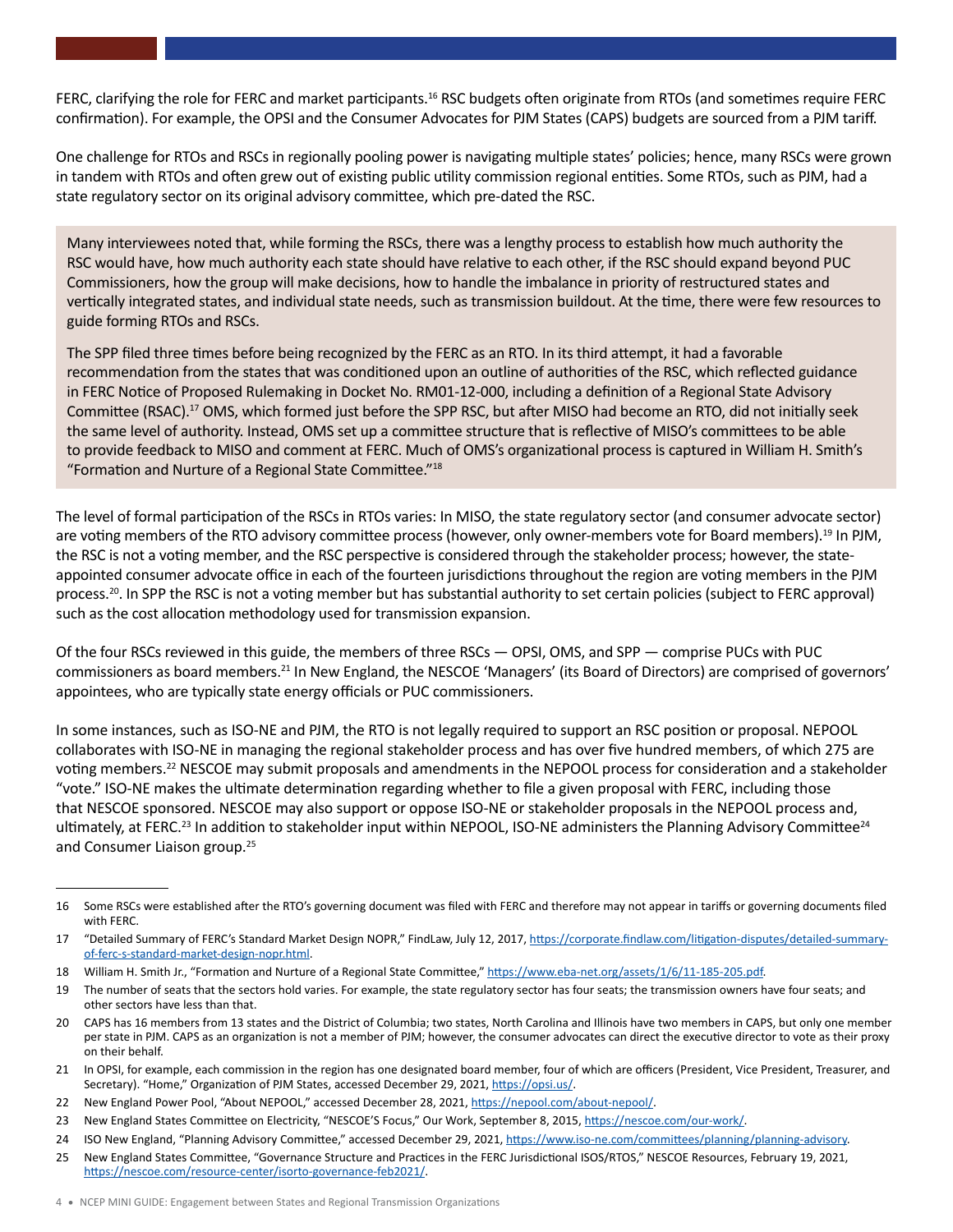In most regions, the RSC has dedicated staff to support the mission of the RSC, including providing information and analysis. As RSC members turn over due to term limits and changes in PUC or state leader composition, RSC staff provide continuity and can share historical information with new members (e.g., on solutions that previous members had deliberated) while ensuring space for states to share current perspectives. They also reduce the strain of the RTO workload on state commission staff, something particularly important in commissions with smaller staffs.

RSCs such as NESCOE have dedicated staff that attends stakeholder meetings. Some RSCs, such as in SPP's case, rely on the staff of the RTO for administration. In SPP, the RSC relies heavily on the Cost Allocation Working Group committee, composed of state staffs, to develop policy on issues within its authority. The SPP RSC authority includes cost allocation, resource adequacy, and some planning policies. The SPP RSC can direct the RTO to make filings of these policies under the SPP bylaws.

In PJM and MISO, the RSCs participate in the stakeholder committee processes. Another path for collaboration between RSCs and RTOs is through joint board meetings. For example, PJM and OPSI hold formal joint "Board to Board" meetings regularly; and ISO-NE holds regular joint meetings with NECPUC, NESCOE, and the ISO's board of directors. Furthermore, OPSI has a Market Monitoring Committee which convenes public meetings with OPSI, the PJM Market Monitor (Monitoring Analytics), and stakeholders.

Many RSC members and RTO staff acknowledge that communication early and often is a benefit to both groups. The risk of RTOs not engaging states is that members and stakeholders may come to an agreement or point of consensus but the lack of state involvement results in delayed consideration of issues, later impediments to implementation, or litigation at FERC that could have been avoided or narrowed. To demonstrate the value of state review and feedback, some RTOs (through the RSC budget), provide travel support for RSC officials and state staff to attend RSC and RTO functions to ensure that limited state travel budgets do not prevent state participation in the RTO process. In some cases, the executive staff of the RSC is funded through the RTO.

*Having an organizing RSC and staff has been effective for advancing tariff designs or transmission planning approaches and harmonizing state goals and mandates with the FERC jurisdictional RTO, tariffs, and processes. NESCOE can make legal filings with FERC expressing support for tariff changes or protesting those changes. Having an organized RSC can aid in having continuity among the states and therefore with the RTO.* 

*— Katie Dykes, Commissioner, Connecticut Department of Energy and Environmental Protection*

## **RSC Relationship with the RTO**

Depending on the region, common topics of discussion between RSCs and RTOs include interconnection, transmission and system planning and expansion, demand response, emergency planning, reliability, resource adequacy, cost allocation, rate design and revenue requirements, market power, market monitoring, and market design.

PUC commissions' senior staff also engage with the RTO in meetings, working groups, and on an ad hoc basis where issues of particular importance to the commissions arise. Commissioners trust staff to develop technical knowledge, consider constituents, and write position statements on behalf of states and the RSC. Staff can be instrumental in a state's decision to take policy positions and file comments to the RTO and FERC. In Ohio's case, there is a state statute for a Federal Energy Advocate Office within the PUC. Even in smaller states, there is usually more than one staff member assigned at the PUC to follow RTO issues. Commissioners, new and experienced, often participate in staff discussions to learn more about the issues. For states that are in multiple RTOs, one commissioner will typically be the designee to one RTO and another commissioner will be the designee to the other.

RSCs can take positions at FERC on tariff proposals. RSCs typically have bylaws that will govern how they reach their position, especially when unable to reach a consensus. RSC professional staff can facilitate conversation among the RSC members and articulate the RSCs' collective priorities to stakeholders and the RTO. States may also take and file positions with FERC that are outside of the RSC consensus process or where no consensus has been reached, and in some cases may individually take positions different than those taken by the RSC.

*Monitoring what's happening at PJM is not state PUC commissioners' day jobs. They have a very legitimate duty to their state constituents to ensure the delivery of safe, adequate, reliable utility services. That is a very hefty job and a very timeconsuming job. PJM wants to operate in the solution space with our states.* 

*— Asim Haque, State and Member Services Vice President, PJM Interconnection*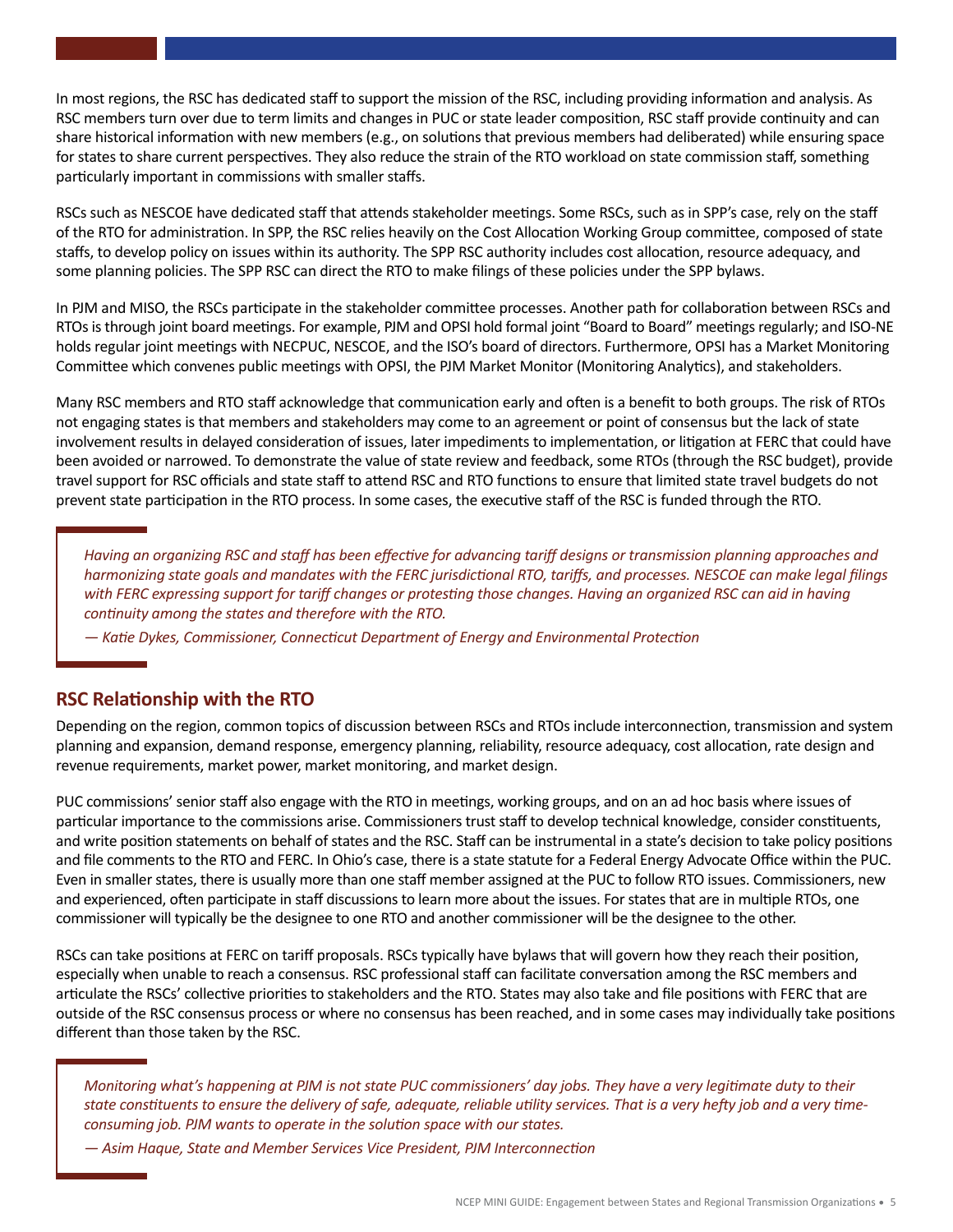## **Engagement Among State Agencies Related to RTOs**

Many RTOs communicate regularly with their RSC and individual PUC Commissioners and other state officials. For special projects, the RTO might engage other non-RSC agencies, such as the environmental quality departments, as they did while reviewing the federal Clean Power Plan. Some RSCs invite consumer advocates or other agencies to the briefings they receive from the RTO. For instance, consumer advocates can join the Organization of MISO States as associate members. Within PJM, each of the thirteen states and the District of Columbia have a state-appointed consumer advocate office that are voting members.

In some regions, state agencies engage in wholesale electricity policy in other venues. OPSI coordinates the Independent State Agency Committee (ISAC) to bring PUC members and Energy Office Directors together on interconnected transmission system issues. ISAC provides PJM with scenarios for transmission planning and meets during each OPSI board meeting and monthly.

In OMS, members engage with governors through the Midwestern Governors Association. In individual states, some economic development programs, such as Jobs Ohio, help policymakers with a variety of responsibilities create a dialogue among entities and understand what is entailed to build transmission, new generation resources, and serve new customers like data centers.

*If there is a topic of interest that they want to have an understanding about, we spend time with State legislators. We are happy to take requests for education and meetings from governors offices as well, but generally speaking, we want to respect the state commission's role in the state as being that primary energy and utility advisor.* 

*— Asim Haque, State and Member Services Vice President, PJM*

# **EXAMPLES OF EFFECTIVE COLLABORATION BETWEEN RSCs and RTOs**

RTOs and RSCs coordinate and collaborate across numerous topics and projects. A few specific areas of effective engagement within regions, which were illuminated during the interviews, included: transmission planning, learning about emerging technologies, and emergency operations.

**Transmission Planning and Cost Allocation:** The RSCs and RTOs collaborate on transmission planning in each region to meet reliability, economic, and policy needs of the states in the region, including transmission project justification, scenario planning, and cost-allocation methodologies. RSCs provide valuable state-specific and regional policy information to the RTOs as they develop these tariffs. Although each RSC and RTO develops and adopts its own methodologies and approaches, each region can point to examples of valuable collaboration leading to an agreed upon decision:

- *SPP:* The SPP RSC developed and approved a cost-sharing methodology called the "Highway/Byway Methodology" between 2009 and 2011. The Highway/Byway Methodology is the primary method used for cost allocation for transmission upgrades identified in the stakeholder planning process.<sup>26</sup>
- *MISO:* In the late 2000s, states across the MISO footprint adopted renewable portfolio standards (RPSs) which drove a significant increase in wind generation development. The transmission grid at the time was not equipped to handle the amount of generation coming into the interconnection queue, especially in wind-rich areas. State policymakers recognized the need for more transmission to connect the wind generation to load and began a process to develop a new project type and related cost allocation that became known as the "multi-value projects" (MVPs). MVPs are transmission projects that meet regional policy needs, have multiple types of regional economic value, and/or meet a combination of these goals, including

*If you put the smartest people in a room, they will usually hash out a good decision. If people are working on their own, we don't know if it is going to work right.* 

*— Beth Trombold, Commissioner, Public Utility Commission of Ohio*

reliability.<sup>27</sup> OMS was integral in the development of the MVP tariff provisions, participating in stakeholder meetings and leading its own initiative to evaluate the options. Though the resulting OMS proposal was not adopted in full, participation and input from state regulators was key to the success of the MVPs. As of 2021, 16 of 17 MVP projects are in service; one

<sup>26</sup> Bruce, Rew, "Base Plan Proposal" Cost Allocation Working Group Symposium, Dallas, Texas, October 12, 2004, [https://www.spp.org/documents/2383/](https://www.spp.org/documents/2383/cawgs_base_plan_proposal_a.pdf) [cawgs\\_base\\_plan\\_proposal\\_a.pdf.](https://www.spp.org/documents/2383/cawgs_base_plan_proposal_a.pdf)

<sup>27 &</sup>quot;Multi-Value Projects (MVPs)," accessed December 28, 2021,<https://www.misoenergy.org/planning/planning/multi-value-projects-mvps>.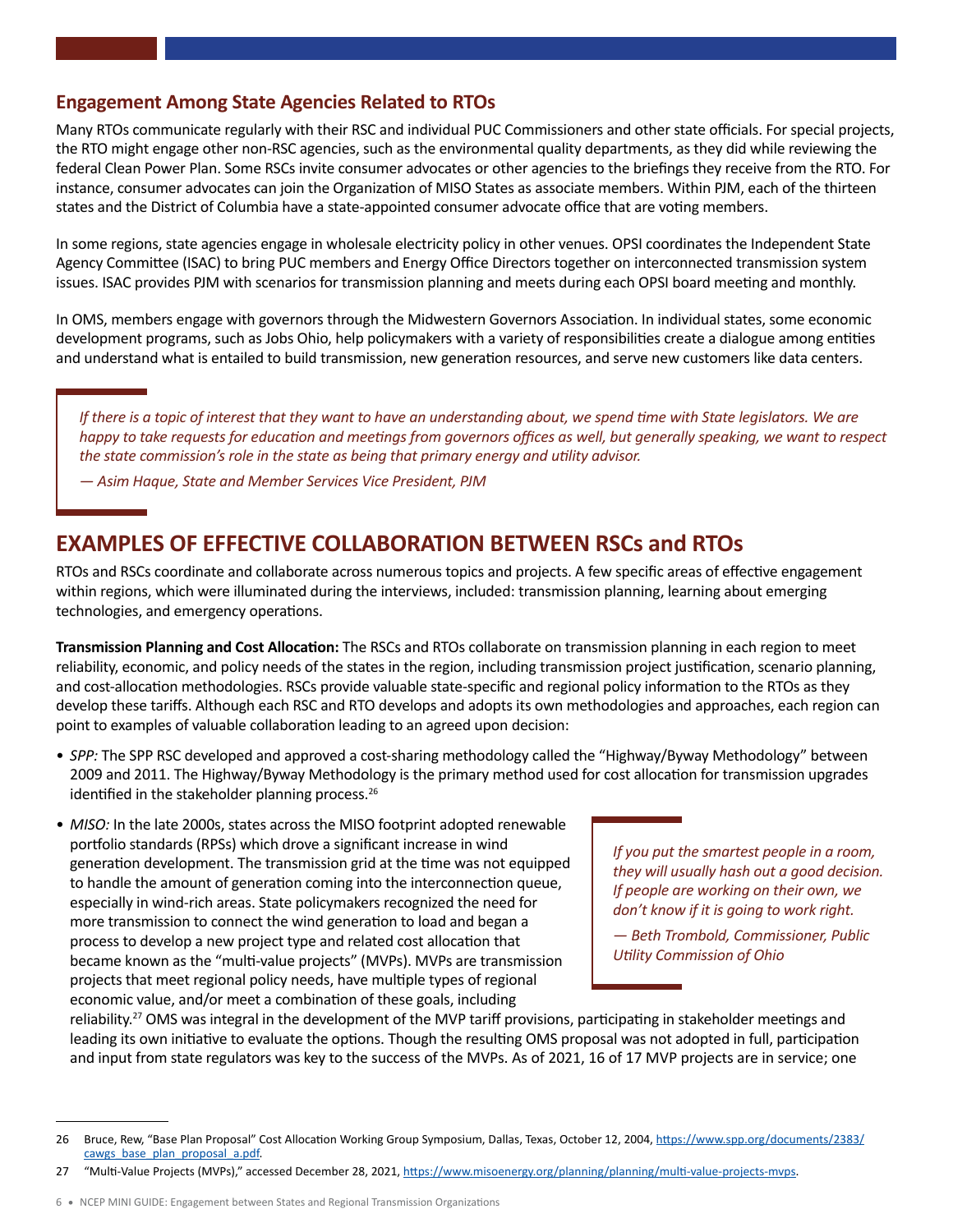is delayed, although some construction has started.<sup>28</sup> With a great deal of collaboration with state commissions, MISO is embarking on a new portfolio of projects called the Long-Range Transmission Planning (LRTP).<sup>29</sup>

- *PJM:* An individual state, New Jersey, engaged with PJM and facilitated the first ever utilization of the State Agreement Approach (SAA) to Transmission Planning. The SAA was developed by OPSI.<sup>30</sup> The approach was used to meet the guidelines of PJM while meeting the offshore wind initiatives of the New Jersey Board of Public Utilities (NJBPU), under a negotiated structure filed with FERC. The New Jersey SAA is a framework for a competitive transmission process that could bring new, competitive transmission solutions to facilitate offshore wind resources in the PJM footprint. NJBPU staff have outlined the evaluation process and timeline in the 2021 SAA Process Guidance Document, as well as the SAA Agreement, filed at FERC in Docket ER22-902.<sup>31</sup>
- *• ISO-NE:* In February 2022, FERC approved a proposal by ISO New England and NEPOOL, supported by NESCOE, that authorizes the ISO to conduct scenario-based, longer-term transmission analysis at the request of the New England states to help the states achieve their policy goals.<sup>32</sup>

**Education:** RTOs routinely offer their extensive technical and operational knowledge and analytical capabilities<sup>33</sup> to stakeholders, including to members of the RSCs and other state decisionmakers:

- Many RTOs have set up robust websites with on-demand learning portals for stakeholders to educate themselves on various aspects of RTO functions and processes. These resources are available to the public.
- Agenda items for discussion during joint RTO and RSC member meetings often include insight and education on technical areas related to planning the bulk power system, operating the system, and designing and operating the wholesale markets that enable the electricity system. RTOs offer technical explanations of trends and forecasts to individual RSC members as well.
- A growing area of interest among the states is energy storage technology. ISO-NE collaborated with NECPUC in 2021 on a training for commissioners and staff on opportunities for energy storage technologies to participate in the wholesale electricity markets.
- PJM offers regular "PJM 101" information sessions to stakeholders and the industry, describing the RTO's footprint, resource mix, market features, concerns, and anticipated changes in the years ahead. ISO-NE offers an "ISO 101" training for PUCs and other government officials and staff, in addition to training opportunities for stakeholders.
- State PUCs often request, and RTOs often offer, briefings and educational content directly to RSC members. Consumer advocates are often invited to participate in trainings for state commissioners. Other state decision makers can reach out to the RTO or RSC to request notification of educational events.

**Coordination for Emergencies:** RTOs are regularly engaged with the states on energy emergency planning and communications. For example, ISO-NE holds regular training exercises to review the ISO's procedures for emergency situations and communications plans. Recently, in response to the COVID-19 pandemic, RTOs worked with state agencies to prioritize testing and vaccinating control room operators and other critical employees for COVID-19 in each of the various states in their footprints to ensure continuity of operations.

# **MINI GUIDE EXAMPLES**

NARUC staff interviewed RSC members and RTO staff to demonstrate the nuance of the relationship between RTOs and the RSCs. Each region is organized in unique ways and demonstrates a variety of ways to understand the complex relationship and how it might vary from region to region. Interviews with SPP and its RSC, PJM and OPSI, and ISO-NE and NESCOE follow. State agency and RTO leads can use these examples to understand each other and continue building positive relationships.

<sup>28</sup> MISO, "MVP Dashboard Report, MVP Dashboard Q4 2021," accessed March 2, 2022, [https://cdn.misoenergy.org/MVP%20Dashboard%20Q4%20](https://cdn.misoenergy.org/MVP%20Dashboard%20Q4%202021117055.pdf) [2021117055.pdf](https://cdn.misoenergy.org/MVP%20Dashboard%20Q4%202021117055.pdf); and MISO, "Prior MTEP Status report" December 7, 2021,<https://cdn.misoenergy.org/20211207> System Planning Committee of the BOD Item 04 Prior MTEP Status Report608457.pdf; and MISO, "MTEP19 MVP Limited Review Report," accessed March 2, 2022, [https://cdn.misoenergy.](https://cdn.misoenergy.org/2019%20MVP%20Limited%20Review%20Report443829.pdf) [org/2019%20MVP%20Limited%20Review%20Report443829.pdf](https://cdn.misoenergy.org/2019%20MVP%20Limited%20Review%20Report443829.pdf); and MISO, "Multi Value Project Portfolio: Results and Analyses," January 10, 2012, [https://](https://cdn.misoenergy.org/2011%20MVP%20Portfolio%20Analysis%20Full%20Report117059.pdf) [cdn.misoenergy.org/2011%20MVP%20Portfolio%20Analysis%20Full%20Report117059.pdf;](https://cdn.misoenergy.org/2011%20MVP%20Portfolio%20Analysis%20Full%20Report117059.pdf) and David Boyd & Edward Garvey, "A Transmission Success Story: The MISO MVP Transmission Portfolio," AESL Consulting, [https://www.aeslconsulting.com/wp-content/uploads/2021/11/MISO-MVP-History.pdf.](https://www.aeslconsulting.com/wp-content/uploads/2021/11/MISO-MVP-History.pdf)

<sup>29</sup> MISO, "Reliability Imperative: Long Range Transmission Planning," December 7, 2021, [https://cdn.misoenergy.org/20211207%20System%20Planning%20](https://cdn.misoenergy.org/20211207%20System%20Planning%20Committee%20of%20the%20BOD%20Item%2005%20Reliability%20Imperative%20LRTP608458.pdf) [Committee%20of%20the%20BOD%20Item%2005%20Reliability%20Imperative%20LRTP608458.pdf.](https://cdn.misoenergy.org/20211207%20System%20Planning%20Committee%20of%20the%20BOD%20Item%2005%20Reliability%20Imperative%20LRTP608458.pdf)

<sup>30</sup> Organization of PJM States, Inc., "Memo: State Agreement Approach" June 12, 2012, [https://opsi.us/wp-content/uploads/2018/08/State\\_Agreement\\_1\\_letter.pdf.](https://opsi.us/wp-content/uploads/2018/08/State_Agreement_1_letter.pdf)

<sup>31</sup> "PJM State Agreement Approach" – New Jersey's 2021 Offshore Wind Transmission Competitive Solicitation under PJM State Agreement Approach, accessed December 28, 2021,<https://www.nj.gov/bpu/about/divisions/ferc/saa.html>.

<sup>32</sup> 178 FERC ¶ 61,137 In Reply Refer To: ISO New England, Inc. New England Power Pool Docket No. ER22-727-000, February 25, 2022, [https://www.iso-ne.com/static-assets/documents/2022/02/er22-727-000\\_2\\_25\\_22\\_ltr\\_order\\_accepting\\_longer-term\\_planning.pdf](https://www.iso-ne.com/static-assets/documents/2022/02/er22-727-000_2_25_22_ltr_order_accepting_longer-term_planning.pdf)

<sup>33</sup> In PJM, the Market Monitoring Unit Advisory Committee also provides education and information to OPSI and individual states, including formal reports.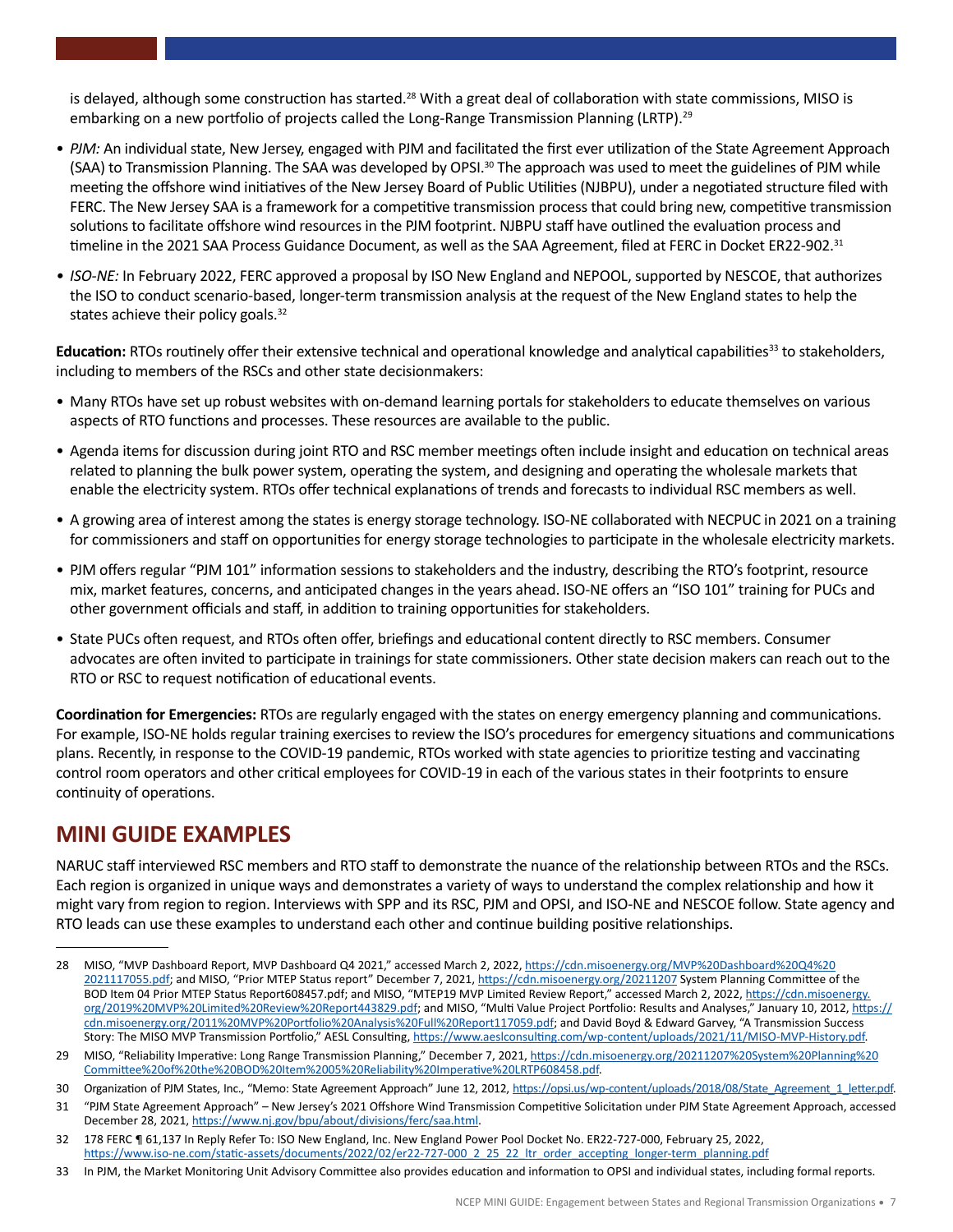#### **Table 2. Mini Guide Interviews**

| <b>Region</b>                 | <b>Name</b>          | <b>Position</b>                                            | <b>Organization</b>                                                     | <b>Organization Type</b> |
|-------------------------------|----------------------|------------------------------------------------------------|-------------------------------------------------------------------------|--------------------------|
| Southwest Power<br>Pool       | <b>Andrew French</b> | Commissioner                                               | Kansas Corporation Commission                                           | <b>State Agency</b>      |
|                               | <b>Paul Suskie</b>   | <b>Executive Vice President</b><br>of Regulatory and Legal | Southwest Power Pool                                                    | <b>RTO</b>               |
| <b>PJM</b><br>Interconnection | <b>Beth Trombold</b> | Commissioner                                               | Public Utility Commission of Ohio                                       | <b>State Agency</b>      |
|                               | David Ober           | Commissioner                                               | Indiana Utility Regulatory<br><b>Commission (IURC)</b>                  | <b>State Agency</b>      |
|                               | <b>Asim Haque</b>    | <b>State and Member</b><br>Services Vice President         | PJM Interconnection                                                     | <b>RTO</b>               |
| <b>ISO - New England</b>      | Katie Dykes          | Commissioner                                               | <b>Connecticut Department of Energy</b><br>and Environmental Protection | <b>State Agency</b>      |
|                               | Eric Johnson         | <b>External Affairs Director</b>                           | <b>ISO-New England</b>                                                  | <b>ISO</b>               |

*Each person interviewed expressed their own opinions. Inclusion in this document does not indicate the author's or organization's endorsement of any statement or suggestion.* 

### **SPP and the SPP RSC**

Fourteen states are in the SPP RTO footprint (grown from five states in the original power pool). SPP administratively supports the RSC, which is made up of one commissioner per member state. The SPP RSC has primary authority over four SPP RTO policies, including resource adequacy. More information about SPP and the SPP RSC is in The History of the RSC for the Southwest Power Pool, Inc. (2021).

*The following section presents condensed excerpts from interviews conducted with Commissioner Andrew French, Kansas Corporation Commission (KCC), and Paul Suskie, executive vice president of regulatory and legal, from the Southwest Power Pool (SPP).* 

#### **How are RSC members and their staff engaged with SPP and RSC working groups?**

**Paul Suskie, SPP:** Depending on the issue, SPP engages with the RSC about twenty-five times throughout the year and the individual state commissions at least once a year. About half of those engagements are education-based. SPP provides updates on topics the RSC wants to learn about. Occasionally, SPP staff provide testimony to individual state commissions in pending dockets and more often provide informational briefings to state commissions on the SPP RTO. The RSC formally meets quarterly with a set agenda the day before the SPP board and more often informally on education or planning matters. The Cost Allocation Working group meets more frequently.

**Andrew French, KCC:** Working groups include the Cost Allocation Working Group, SPP Strategic and Creative Re-engineering of Integrated Planning Team (SCRIPT) Working Group, the Consolidated Planning Process Task Force (CPPTF), and the Regional Allocation Review Task Force. Membership of SPP working groups is often broad. For example, the SCRIPT, CPPTF, and RARTF all have diverse stakeholder membership (RSC members, state regulatory commission staff, generation developers, and utilities, with technical and administrative support from the SPP staff) to promote a holistic understanding and consider a diversity of viewpoints.

**Paul Suskie, SPP:** Cross-participation is beneficial when the decision-makers in SPP and the RSC make broader decisions. It prevents a great engineering concept from being scrapped. For example, when looking at how to move forward from the polar vortex of 2021, there are questions about having the right resource mix and policies in place for extreme weather events, which is within the authority of the RSC.

#### **What are some functions and decision-making processes of SPP's RSC relative to SPP?**

**Andrew French, KCC:** The RSC has tariff authority – for example, certain cost allocation decisions, planning for resource adequacy – and votes on those items in the RSC business meeting. SPP staff often brings items to the RSC for a vote or a consensus recommendation to be considered by the SPP Board of Directors even when that item may not specifically come under our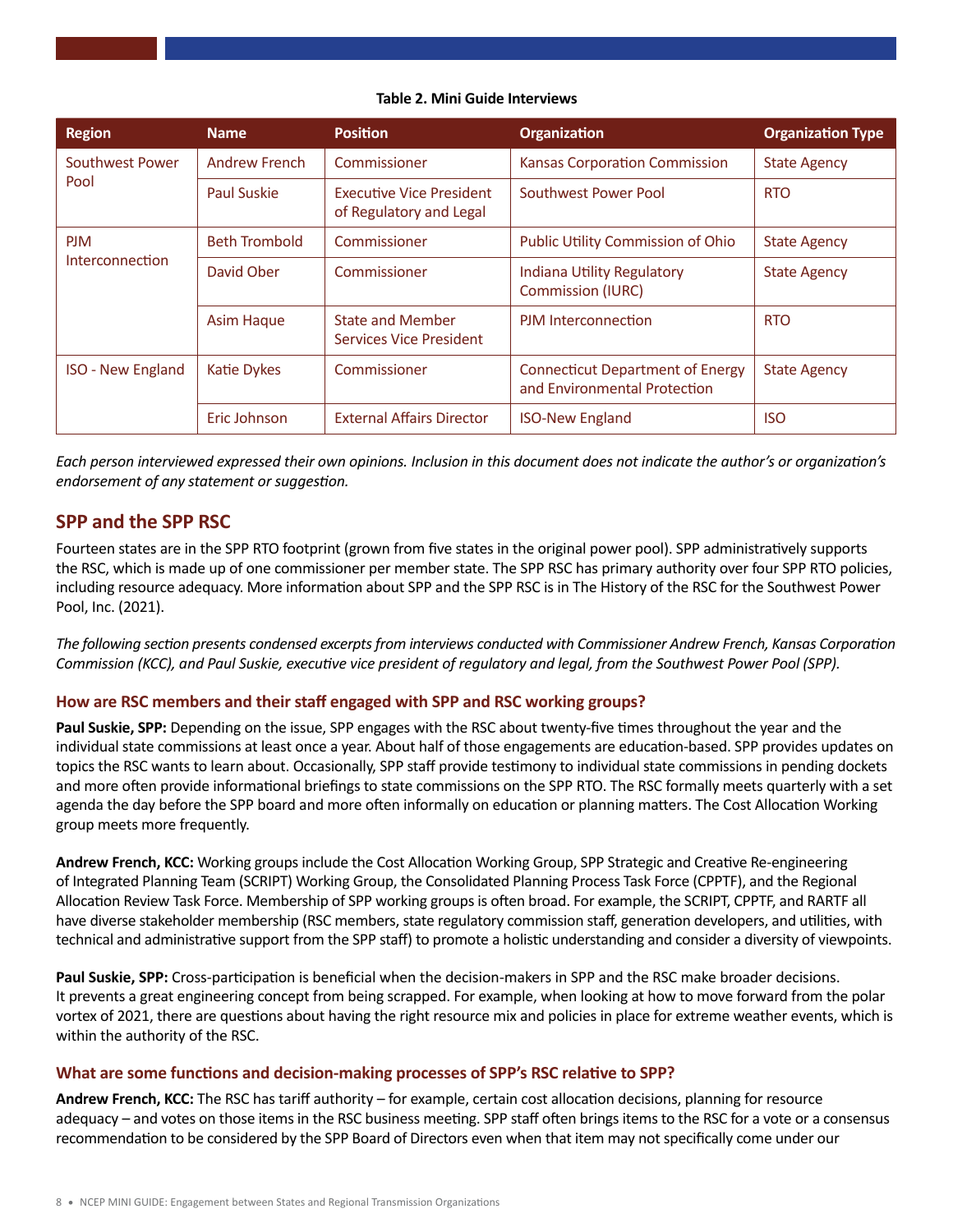authority. If commissioners want to be effective for their states and the region, they will need to have a strong voice, because SPP is looking to get that feedback.

**Paul Suskie, SPP:** In most cases, the RSC will develop and approve a white paper on their policy stance. SPP will take the PRSC's white paper, draft implementing tariff language, and return it to the RSC to confirm if it is consistent with the RSC's approved policy. After the RSC adopts a policy, SPP staff will bring those items to the Board to approve via a SPP filing at FERC. Once it is at FERC, it is open for comment. Under SPP's bylaws, the SPP RTO can file a competing proposal to the RSC's policy, but it has not done so before. That shows that the

*"In this industry, with this much complexity, you cannot over-communicate."* 

*— Paul Suskie*

relationship is working. Where the SPP RSC is unique is that the RSC has the authority to decide key policies, and the RTO makes the filing for FERC approval. The RSC has used its cost allocation authority twelve times, its Financial Transmission Rights (FTRs) three times, Planning for Remote Resources authority three times, and its Resource Adequacy authority twice over 18 years. FERC has only rejected one filing and the rejection was unrelated to the RSC's policy.

#### **What are some keys to positive engagement?**

**Paul Suskie, SPP:** When the RSC membership is consistent for several years, teams work well. This is a complex business, and it takes a while for state commissioners to get up to speed, particularly if they are from outside the industry. Once they have been there a while, the commissioners get engaged in the stakeholder process, and it works a lot more efficiently. Another key is to treat all stakeholders fairly and not get too provincial.

**Andrew French, KCC:** When I participate on the RSC at SPP, I am representing Kansas, whether those interests are statejurisdictional, or just broadly reflective or the public interest of the state of Kansas. When representing Kansas, I recognize that we are part of the region, and we typically benefit if the entire region benefits. Take the recent winter weather event for example: In SPP, we did have a couple of controlled service interruptions that were shared across the whole region. Some individual utilities may have had enough power available for their customers at the time SPP directed a region-wide service interruption. But, for that same utility, there were other times during Winter Storm Uri when they were able to rely on the pooled power in the region to avoid an outage. That is sort of the trade-off we accept when we choose to work together as a region. Ultimately, those trade-offs are worthwhile, and customers throughout the SPP footprint enjoy more reliable and affordable electric service by working with our neighbors.

# **PJM and OPSI**

PJM Interconnection was originally a power pool established in 1927, expanded in 1999, again in 2005-2007. The members of the PJM RSC, OPSI, wanted to maintain their individual authority to file at FERC while deciding on the governance of the organization. PJM has a footprint of 13 states and the District of Columbia, spanning from states with offshore wind at the Atlantic Ocean, through Appalachia, to major cities like Chicago. In addition, the retail market structures of the states within the footprint range from vertically integrated utilities to restructured competitive markets. OPSI and PJM have had to navigate this variety of state policies within the footprint.

*"The nature of elected commissioners is that there was not a central place in Louisiana to meet – I met Commissioners over iced tea on their porches during the days when MISO expanded into Entergy states."* 

*— Steve Kozey, former MISO General Counsel*

*The following section presents condensed excerpts from interviews conducted with Commissioner Beth Trombold of the PUC Ohio (PUCO), who serves as OPSI president; Commissioner David Ober, Indiana Utility Regulatory Commission (IURC), who serves on the OPSI Board; and Asim Haque, state and member services vice president, at the PJM Interconnection.* 

#### **How does OPSI engage with the states and PJM?**

**Beth Trombold, PUCO:** OPSI is made up of the commissioners in the footprint, the designee from each state, and staff. OPSI commissioners get on a monthly phone call. OPSI staff are meeting more frequently, percolating on issues and deciding if they are items that the board should be discussing. PUC staff assigned to OPSI meet twice on Fridays, and, if needed, other days of the week. PJM is involved with OPSI on a staff-to-staff level. The executive director might invite someone from PJM or utilities to talk about things like offshore wind, Base Residual Auction, FERC filings (2222), or resource adequacy.

**David Ober, IURC:** You don't have to be a member of a board that is assigned to interact with the RTOs to engage the RTO. If you have an interest in the bulk power system and transmission system, how the RTO manages the system, how pricing and markets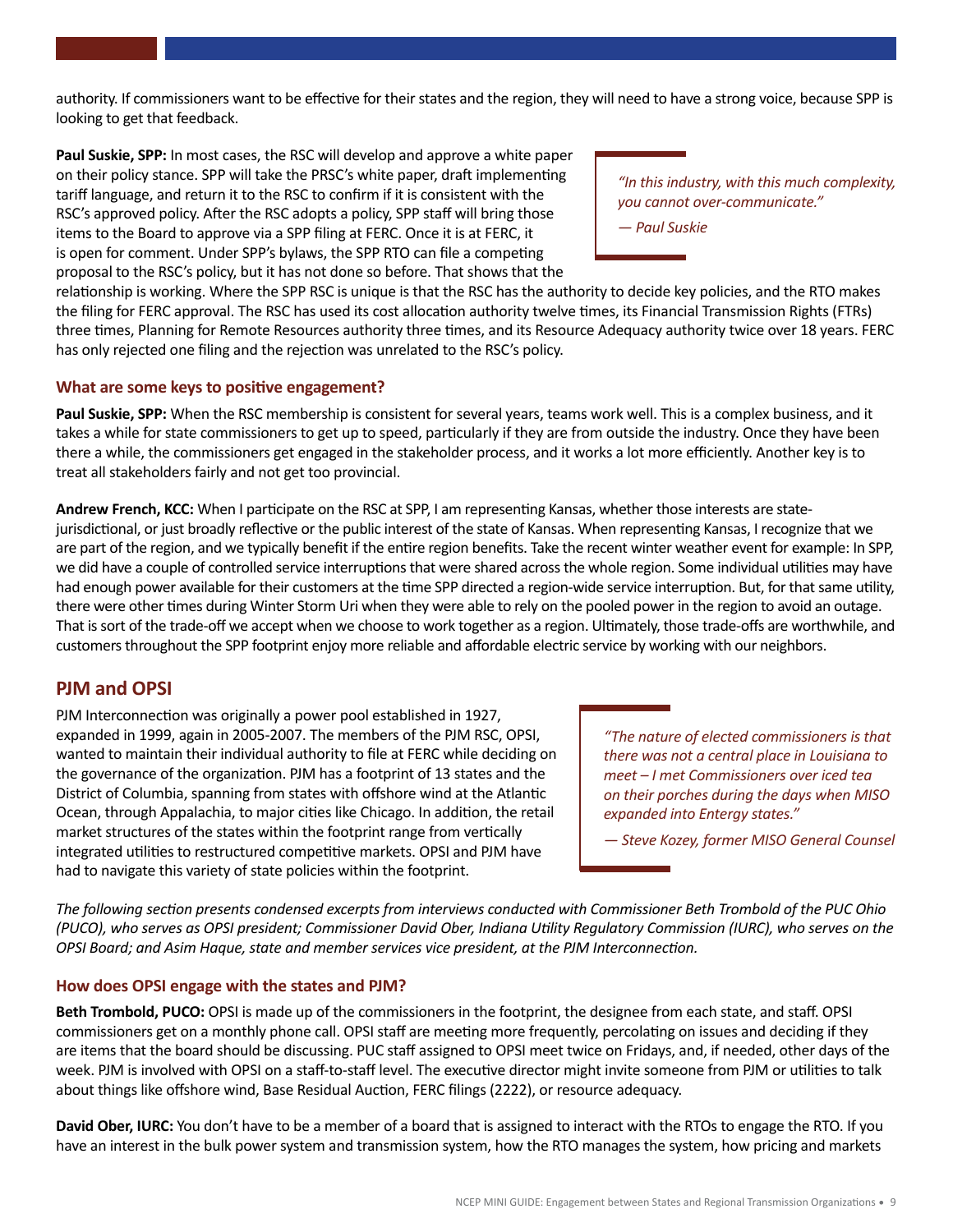work, reach out to the RTO, whether you are the designated person for your state or if you are just a commissioner trying to learn the ropes. It is in the interest of the RTO to engage all commissioners and commission staff.

**Asim Haque, PJM:** There is an incredible amount of communication between OPSI and my unit, which is the state government policy unit, PJM. We have three meetings annually between the OPSI board and the PJM Board of Managers. We also have a monthly scheduled PJM/OPSI meetings where agenda are determined in advance. The OPSI staff meets twice a week, and its board meets on a particular cadence. There are times when items are advancing; for instance, within the PJM stakeholder process, or there is a filing that we're going to advance at the FERC, that we will ask for time during those staff discussions and even during board meetings to provide necessary updates.

#### **Can you describe how OPSI and PJM navigate the diverse footprint of PJM?**

**Beth Trombold, PUCO:** Ohio is an interesting part of OPSI because we are one of the larger loads in the interconnection (in addition to Pennsylvania). When considering costs within the RTO, there is oftentimes a tendency to want to socialize costs across the largest ratepayers. Since Ohio is home to the many of the larger ratepayers, we are often tuned into cost allocation when smaller states want costs distributed across the RTO. Understandably, each state will pursue policies that are in the interest of their own ratepayers. Another interesting note is that unlike Ohio, some states only have a fraction of their state within the RTO. That can direct to what degree they are involved with OPSI and PJM, and where their priorities may lie.

**Asim Haque, PJM:** There is also just the element of picking up the phone and giving folks a heads-up on what is going on. At times, we try to wrangle the right people to sit down if one state has a concern so we can have a conversation. PJM has vertically integrated and restructured states, states that want to rely on heavily competitive markets (and others that do not), some with aggressive policy goals for clean energy, fossil, offshore wind, and nuclear. We have a remarkably diverse generation footprint where states often do not perceive a given issue with uniformity, and so that requires a lot of one-off discussions as well. It is an art, frankly. You have formal structures in place but there is a lot of informality that occurs in-between those formal structures.

**David Ober, IURC:** I think anytime we can get our states together to sign onto comments from all the states, it carries more weight at FERC. It is not something that you can do as an individual state. It is a challenge to get fourteen jurisdictions to agree on an appropriate course of action or a set of comments. Some states file individually because they have a state-specific comment that they could not get into OPSI comments or are looking to add more weight to OPSI comments. We work well together and respect each other, it is very collegial, and I hope that it stays that way.

#### **What current issues are you discussing between OPSI and PJM and what has been a recent success?**

**Beth Trombold, PUCO:** At Board-to-Board meetings, recent topics have included markets, the Minimum Offer Price Rule (MOPR), resource adequacy in terms of renewables and the impact of renewables on the grid, and governance of PJM. More recently, some states have been involved in understanding how PJM is governed: who are the members of the board, and if the regulator perspective should be on the board to understand our concerns and the impact that the decisions have had on the states. The PUC is in touch with the governor and vice versa, so we get a lot of the heat when things do not go right. The board members might not understand their role in this process. PJM leadership has brought in new members and has various leadership experiences for their Board to get a broader, global perspective on issues as they come through. We have agreed to disagree on many issues, but it has been professional and constructive on each item.

**David Ober, IURC:** More perspectives from state commissions within management at the RTO would certainly help states.

Asim Haque, PJM: At present, the thing that most intersects policy at PJM is the capacity market, because it is effectively about resource choice, resource selection, and resource adequacy. When the FERC advanced its MOPR order in December 2019, one of the very first briefings we held was with OPSI. My team and I got in cars and planes and visited every commission that wanted to have an individually tailored briefing. On that order, we committed to a certain level of reform to the capacity markets. The order had quite a bit of feedback from OPSI; OPSI advanced an almost-unanimous board letter to the PJM board saying that we think PJM needs to reform and outlined why. There has been quite a bit of discussion post that order, including the type of reform that the States wanted to see such as having an advanced and accelerated stakeholder process to try and reform. The accelerated stakeholder process at PJM has built into it a specific time for states to provide their feedback. That meeting happened on June 30, 2021.

**Beth Trombold, PUCO:** In one of the re-hearings for the MOPR, PJM put out a decision that made it appear (in a small footnote) that state auctions should also be under the MOPR, which took everyone by surprise. Asim at PJM knew that Ohio had a particularly successful Standard Offer of Service (SOS) auction for people that don't "shop around" and thus, do not participate in customer choice. Ohio and other states with an SOS developed a tariff and worked it through the stakeholder process, which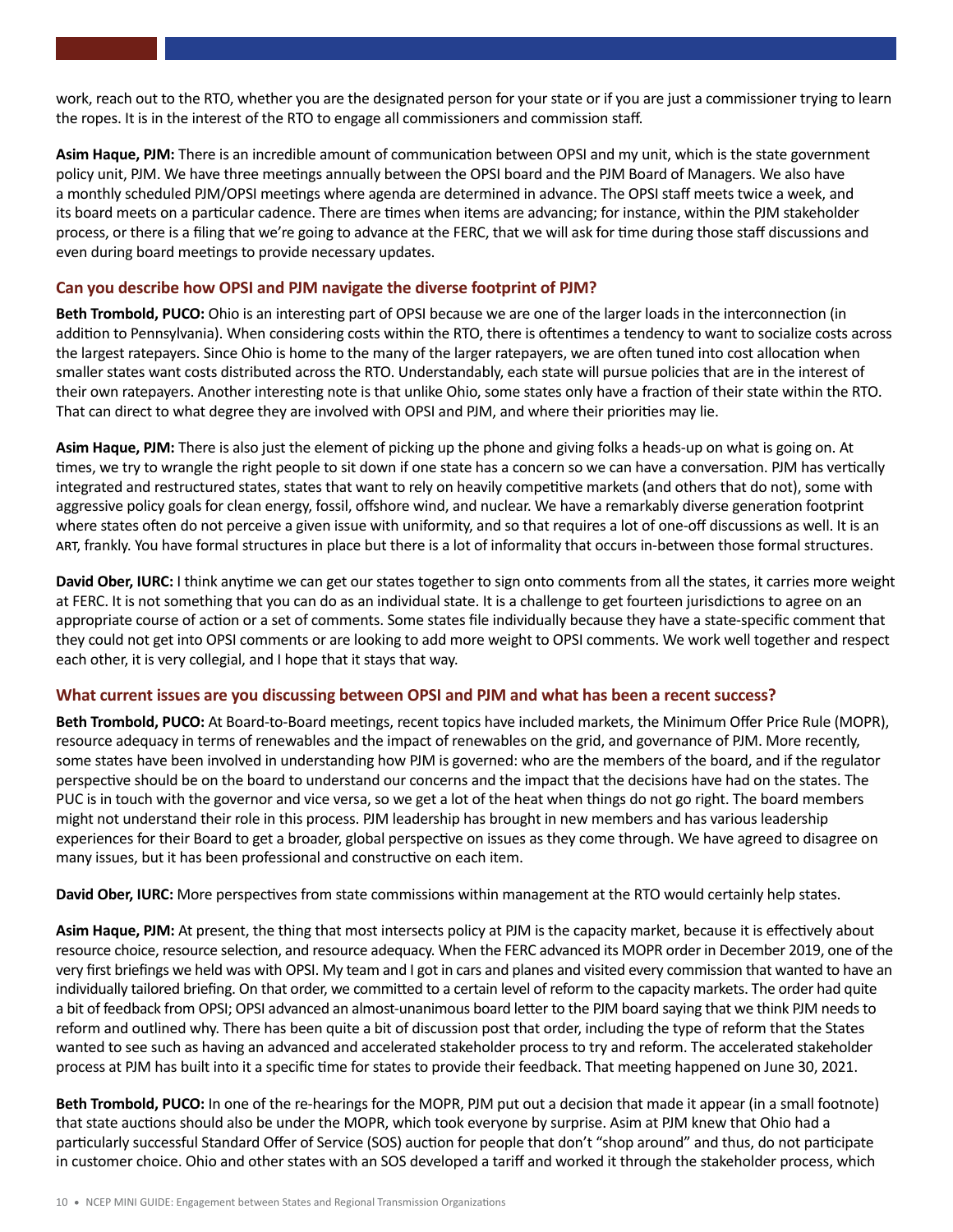is not an easy task. We worked as a team, and it ended up in PJM's tariff. FERC approved it from there and exempted the state service auctions.

# **NESCOE and ISO-NE**

NESCOE's Board of Directors, referred to as 'Managers,' lead NESCOE.34 Managers are governors' appointees from each of the six ISO-NE states, which provide input to the regional electricity transmission planning process, wholesale market design and administration, and system operations. For example, Katie Dykes has served as a NESCOE manager in her formers roles as leader of the Connecticut's energy office and chair of the utility commission, and now in her current role as commissioner of the Department of Energy and Environmental Protection. All six New England states participate in NESCOE; five are restructured states, whereas Vermont is vertically integrated. Recently, the NESCOE managers published a joint Vision Statement and followup report to the New England governors. Topics identified as needing reform included wholesale market design, transmission planning, ISO-NE governance, and attention to equity and environmental justice.<sup>35</sup> NESCOE participates in the NEPOOL stakeholder process, but is not, by choice, a voting member. NEPOOL, the regional stakeholder organization, works closely with ISO-NE in administering the regional stakeholder process.

*The following section presents condensed excerpts from interviews with Commissioner Katie Dykes of the Connecticut DEEP and NESCOE manager and Eric Johnson, external affairs director, of ISO-New England.* 

## **How are NESCOE and ISO-NE engaged?**

**Eric Johnson, ISO-NE:** Wholesale electricity market issues, transmission planning, and governance are among the main areas of recent discussion with the RSC and other state officials. The ISO has regular interactions with both state PUC commissioners (and staff) and RSC representatives (NESCOE Managers and staff). The state PUCs tend to focus on electric distribution system issues whereas NESCOE tends to focus on wholesale market design concepts and regional system planning, although the groups and discussions do overlap. There also is an extensive, long-running dialogue with the states about regional transmission planning. That dialogue focused initially on transmission planning and cost allocation for reliability-based projects, and more recently has shifted to the ISO providing technical analysis to the states to evaluate potential transmission options to achieve their longer-term energy and environmental objectives. The ISO-NE tariff includes expanding opportunities for NESCOE to provide input to the ISO on system planning, and to request technical analysis from the ISO on behalf of the New England states.

**Katie Dykes, CT DEEP:** NESCOE is a non-voting participant in the New England regional stakeholder process. NESCOE, and New England states individually, do not have a vote in the New England Power Pool (NE-POOL) stakeholder process. NESCOE's origin story reflects a need for the states to be engaged early in the stakeholder process to advance their interests, to have analysis to inform their views, and reduce litigation around key RTO matters down the line. When ISO-NE was created in 1997, states primarily operated through NECPUC, the PUC commissioners conference; but there was a desire by the New England Governors for the states to have dedicated resources to enable support and analysis to states as they develop and share their views with ISO-NE and ISO-NE's regulator, FERC. Now, NECPUC and NESCOE have joint, quarterly meetings with the ISO New England board, and on a similar frequency with leadership of the various sectors of NEPOOL.

#### **How do NE-ISO and NESCOE balance their scopes and state policy objectives?**

**Eric Johnson, ISO-NE:** The states have clear requirements, either in statute or within their executive-branch powers, that have prompted them to take certain actions to achieve their goals. This includes, for example, policy support for energy efficiency, renewable energy, or clean energy. The scope of the ISO's responsibilities falls under the jurisdiction of FERC. The ISO has a unique mission, which is to administer the wholesale markets in a resource-neutral manner. The states' responsibilities, in comparison, are set out by their legislatures. We are working together to meet both objectives and achieve a clean and reliable power system.

**Katie Dykes, CT DEEP:** NESCOE is funded through the ISO-NE tariff. For that reason, NESCOE has a responsibility to provide and submit a budget for FERC review and acceptance. NESCOE has had to navigate boundaries between state clean energy or states exercising their responsibilities and authorities under state law and matters within FERC's jurisdiction, which is where NESCOE's scope of activities lies. For example, a couple of years ago, Rhode Island, Massachusetts, and Connecticut launched a three-state

<sup>34</sup> NESCOE is a different group than the New England Conference of Public Utilities Commissions (NECPUC). NECPUC is the regional affiliate of the National Association of Regulatory Utility Commissioners (NARUC), with PUC members and PUC commissioners as board members.

<sup>35</sup> New England States Committee on Electricity, "New England States' Vision for a Clean, Affordable, and Reliable 21st Century Regional Electric Grid," October 2020, [https://yq5v214uei4489eww27gbgsu-wpengine.netdna-ssl.com/wp-content/uploads/2020/10/NESCOE\\_Vision\\_Statement\\_Oct2020.pdf](https://yq5v214uei4489eww27gbgsu-wpengine.netdna-ssl.com/wp-content/uploads/2020/10/NESCOE_Vision_Statement_Oct2020.pdf); and New England States Committee on Electricity, "Report to the Governors: Advancing the Vision," NESCOE Resources, June 29, 2021, [https://nescoe.com/](https://nescoe.com/resource-center/advancing_the_vision/) [resource-center/advancing\\_the\\_vision/](https://nescoe.com/resource-center/advancing_the_vision/).